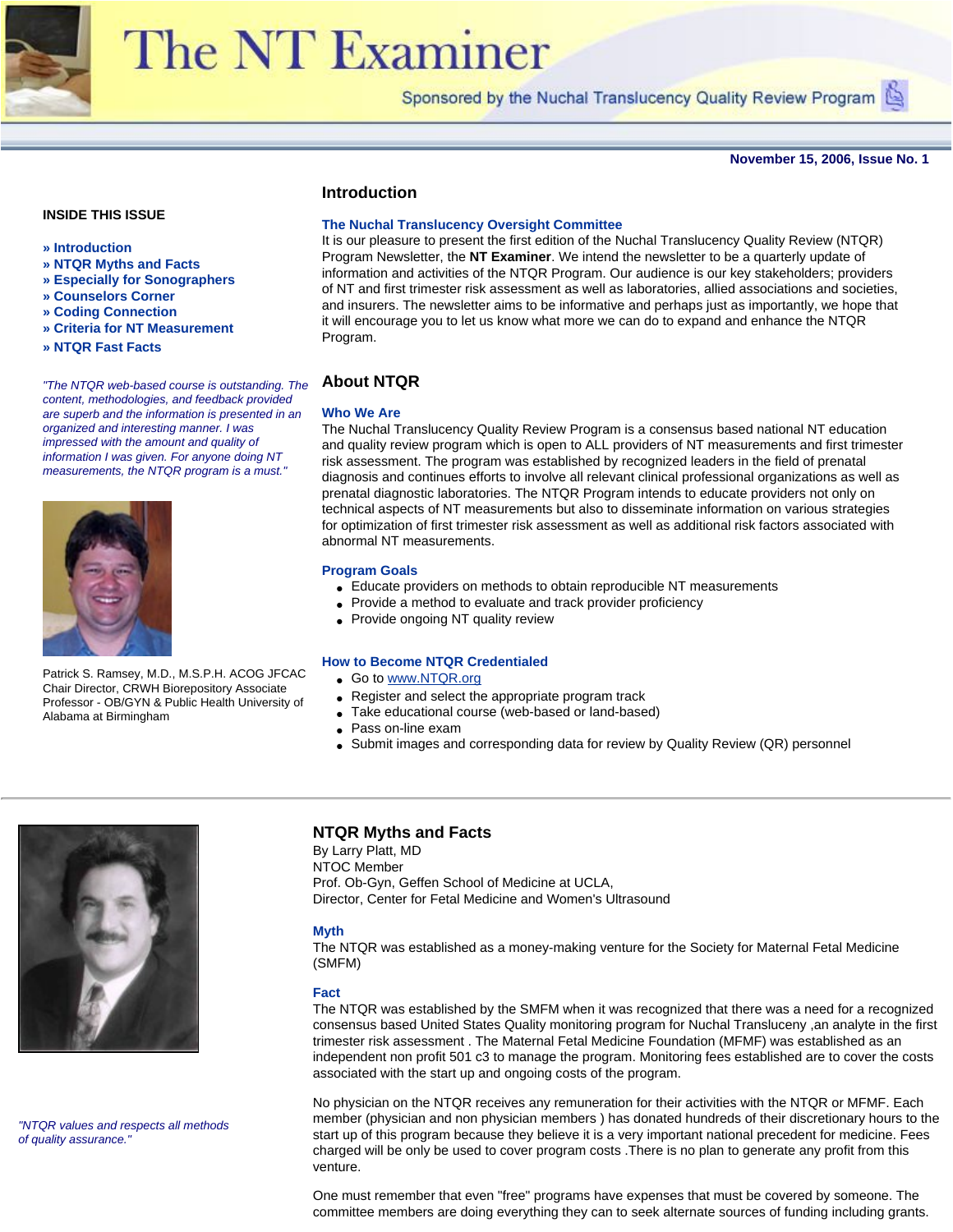

We invite your suggestions .

## **Myth**

NTQR believes that Nasal bone assessment is of no value in first trimester risk assessment.

#### **Fact**

Nasal bone is a very valuable marker which is best used as a secondary test.

### **Myth**

NTQR does not accept any registrant who has been credentialed by another organization.

#### **Fact**

NTQR values and respects all methods of quality assurance.

#### **Myth**

The place to make the measurement of the nuchal translucency for the NTQR is different than where the measurement is made for Fetal Medicine Foundation (FMF).

#### **Fact**

The measurements are in the exact same place - on the inner part of line with none of the horizontal cross bars protruding into the free space.

#### **The NTQR Stance on Nasal Bone Assessment**

NTQR believes that nasal bone assessment is a valuable additional marker in the assessment of risk for trisomy 21. Nasal bone is a marker that should not be used in isolation but rather as a secondary or contingent test as part of first trimester down syndrome risk assessment. The methods for Nasal bone imaging in the first trimester requires evidence of education and training. The question of ongoing quality assurance has not yet undergone thorough scientific evaluation but in fact may be the method used in the future to maintain competence and consistency of reporting.



# **Especially for Sonographers**

By Jean Lea Spitz, MPH, RDMS NTOC Member President SDMS Prof. and Chairman, College of Allied **Health** Univ. of Oklahoma Health Science Center

It takes partnerships to provide quality nuchal translucency services to our patients. The teams typically include an NT credentialed sonographer to provide accurate measurements, a laboratory to correlate the measurement with serum tests, a physician or genetic counselor to educate patients about the procedure and outcome, a facility to provide further testing if required, and an organization to provide education, credentialing, and monitoring of team members. The nuchal translucency measurement is not like other measurements that sonographers perform. It must be accurate within fractions of millimeters. A measurement done to date a pregnancy may be rechecked later in the pregnancy. If the nuchal translucency measurement is done incorrectly between 10 weeks 3 days and 13 weeks 5 days there is not another chance. Decisions that may impact a family for a lifetime are based on this measurement. The Code of Ethics for the Profession of Diagnostic Medical Sonography "promotes excellence in patient care by fostering responsibility and accountability among diagnostic medical sonographers." For provision of nuchal translucency services this means to me that the sonographer will:

- Demonstrate competency in obtaining nuchal translucency measures by completing the education and certification process offered.
- Obtain appropriate sonography education, certification, and clinical skills to insure competence in meeting additional examination requirements for obstetrical patients.
- Work in collaborative partnership with a supervising physician available to counsel with patients about the nuchal translucency measurement.
- Be accountable for accuracy and participate in regular monitoring and review of protocols, procedures, equipment and results.
- Respect the roles and strengths of partnership. Promote the best in every member of the team.
- Apply ALARA principles during sonography examinations.
- Place patient care as the highest priority.

Specific technical requirements for the nuchal translucency measurement are available through the NTQR and other web sites. For sonographers, learning to perform the measure consistently and accurately and becoming credentialed is the first step. But just doing the measurement is not enough. Sonographers need to do their part to insure that continued monitoring is in place and that a full partnership is available to provide optimum patient care for the obstetrical patients they see.

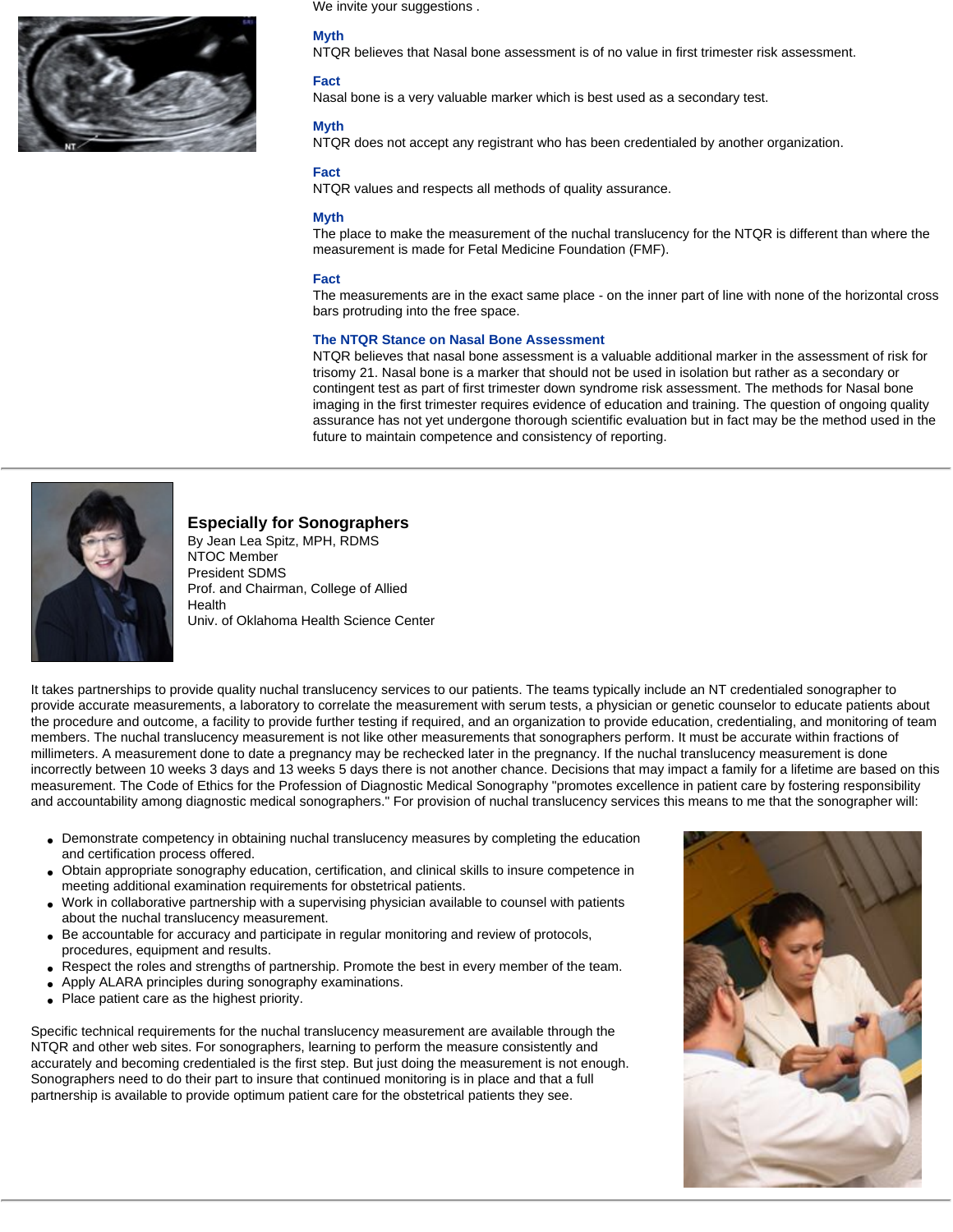By Renee Laux, MS NTOC Member NSGC Representative

With the advent of new options for first trimester screening, genetic counselors face even more challenges in educating patients about their many choices. Counselors will need to discuss the many options for screening available to the patient and be able to explain the differences in simple terms that patients can understand. Below are several important points to be discussed in a counseling session:

- 1. As with maternal serum screening and the genetic ultrasound in the second trimester, counselors need to make sure that patients understand that first trimester screening is NOT diagnostic testing and that it does not provide an answer but rather a risk assessment (screening test). If the patient desires an answer as to whether or not their fetus has a chromosome abnormality, they should consider CVS or amniocentesis (diagnostic test).
- 2. Counselors also need to discuss that first trimester screening does not screen for all chromosome abnormalities nor does it screen for open neural tube defects and if this is also desired what strategies will be employed for this additional screening.
- 3. Counselors need to convey to patients that if a patient chooses to have first trimester screening, that the results could comfort them if their risk decreases but also that the results could increase their risk which could lead to increased anxiety and to the choices for further testing. If a patient clearly states that they would not have diagnostic testing, then they need to seriously consider how screening could help them. If they choose to have first trimester screening, they need to have the option of CVS available to them. If this option is not available nearby, then they need to be informed of this prior to first trimester screening. If they would choose not to have CVS, then they may have several anxious weeks to wait to have amniocentesis.
- 4. Lastly, counselors need to discuss the possibility that a nuchal translucency measurement may not able to be obtained and at that point they may need to reconsider their options for other screening strategies.



# **Coding Connection**

By Dan O'Keeffe, MD NTOC Member Medical Director Phoenix Perinatal Associates. Phoenix Arizona

Members of the Nuchal translucency Quality Review Committee, along with the Society for Maternal-Fetal Medicine's Coding Committee, worked for three years to obtain a CPT code for nuchal translucency. Starting January 1, 2007 there are two new CPT codes. 76813 is the CPT code for ultrasound examination for nuchal translucency measurement of the first fetus. 76814 will be the CPT code for ultrasound examination for NT measurment for each fetus after that. These CPT codes can be billed along with a 76801 (first trimester ultrasound) when done for an appropriate indication. Until January 1, 2007, there is a white paper on the Society for Maternal Fetal Medicine's web site, under the coding section, that gives a detailed description of how to bill for nuchal translucency.

## **Summary of the White Paper on Nuchal Translucency Billing.**

A nuchal translucency ultrasound consists of nuchal translucency measurement, a fetal crown rump length measurement and assessment of fetal viability. These are not the components of a 76801 (first trimester ultrasound), therefore a 76801 should not be billed unless you have received permission, in writing, from the health plan to use the 76801 in this manner. In discussions with most major insurance companies in a number of markets it appears that the 76999 code (unlisted ultrasound procedure) is a CPT code that they recommend to be used. This unfortunately will generate additional work because you will have to send in paper claims that go through medical review. If you do not send in the paper claims, there will be denials and delays so you might as well do that upfront.

It would also be wise to contact your local payers and make sure they are in agreement with this and if this is in their billing system. If the referring physician requests a first trimester ultrasound in addition to a nuchal translucency, proper billing would be 76801 and then 76999 with a 59 modifier.

Again this will only need to occur until January 1, 2007 when the new CPT codes come into effect.







# **Criteria for Nuchal Translucency (NT) Measurement**

By Steven L. Warsof, MD Prof. Ob-Gyn, Eastern Virginia Medical School Director, Center for Advanced Fetal Therapy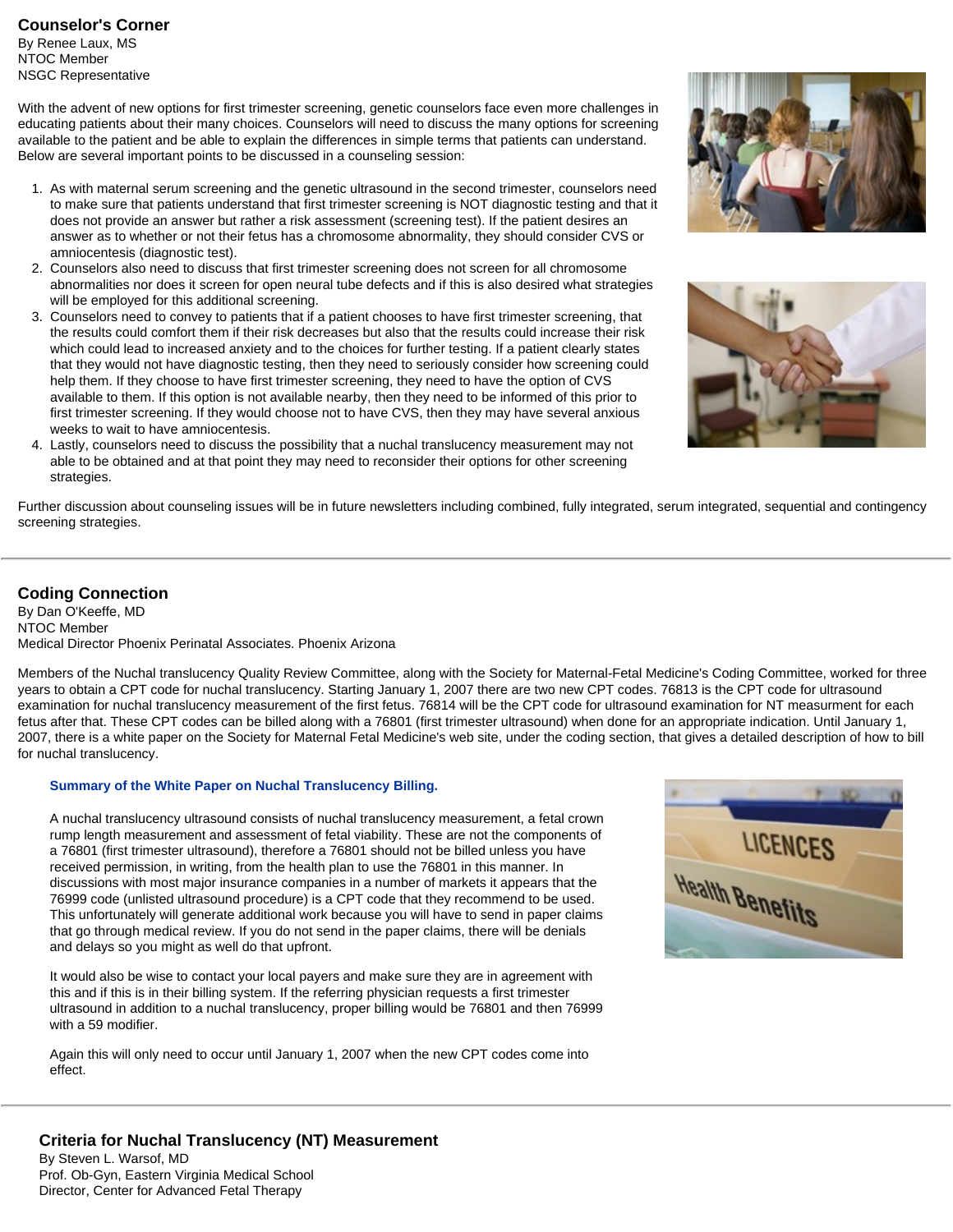- 1. Fetal CRL between 38-84mm
- 2. Margins of NT edges are clear a. Clear image
	- b. Angle of insonation is perpendicular to NT space
	- c. Clear NT lines
- 3. Fetus in Mid Sagittal plane
	- a. Midsagital view of fetal spine seen in cervical & thoracic region
	- b. Tip of nose seen in fetal profile
	- c. Third & fourth ventricle seen in CNS
	- d. Should not see ribs, stomach or heart
- 4. Fetus occupies majority of image a. Image predominately filled by fetal head neck and thorax
	- b. The fetus should occupy >50% of image

# **NTQR Program Fast Facts**

- 5. Fetal head in neutral position
	- a. Amniotic fluid seen between chin and chest b. Angle <90 degrees
- 6. Fetus observed away from amnion
- 7. Measurements
- a. Use the + calipers
- b. Place crosshairs on the inner edge, but not in the clear space
- c. Measurement is perpendicular to long axis of the fetus
- d. Measure at widest space
- e. Use largest of 3 technically correct measurements



# **Program Statistics**

- Over 1,900 providers of NT measurements have registered with the Nuchal Translucency Quality Review Program
- 1,250 providers have been credentialed through NTQR
- Over 3,600 NT images have been reviewed by NTQR's Expert Reviewers
- Twelve laboratories currently participate with the NTQR Program, to view the list of our partner laboratories, go to [www.NTQR.org](http://www.ntqr.org/)



New Registrants by Quarter

# **Registrants by Primary Clinical Role**



# **Upcoming Land-based NTQR Courses**

- November 30 December 3, 2006: 15th Annual OB/GYN Ultrasound Update for Clinical Practice at the Lago Mar Resort & Club Fort Lauderdale, FL [Registration Information](http://fmfaus.meetingpro.info/registrants/GoHo06/GoHo06.htm) (310) 821-8441
- January 28-30, 2007: OB-GYN Ultrasound 2007 at the Westin Riverwalk San Antonio, TX [Registration Information](http://worldclasscme.com/sanantonio/index.php) (888) 207-9105
- February 10, 2007: 27th Annual Meeting The Pregnancy Meeting at the San Francisco Hilton & Towers San Francisco, CA [Registration](http://206.18.123.200/index.cfm?zone=calendar&nav=meeting) [Information](http://206.18.123.200/index.cfm?zone=calendar&nav=meeting) (202) 863-2435
- March 15-18, 2007: 2007 AIUM Annual Convention at the Marriott Marquis Hotel New York City, NY [Registration Information](http://www.aium.org/cmeactivities/events/ann2007/intro.asp) (800) 638-5352

## **Top Tip:**

**You know you are NTQR credentialed but can't remember your credentialing number, a.k.a. NTQR Provider ID. What do you do?** 

A link to your NTQR credentialing certificate is available on the "Provider Summary" page. Simply log on to [www.NTQR.org](http://www.ntqr.org/) and the first page that appears is your provider profile. On Step 6, click on **Print Certificate of Completion**. The credentialing number, a.k.a. NTQR Provider ID, appears on the certificate.